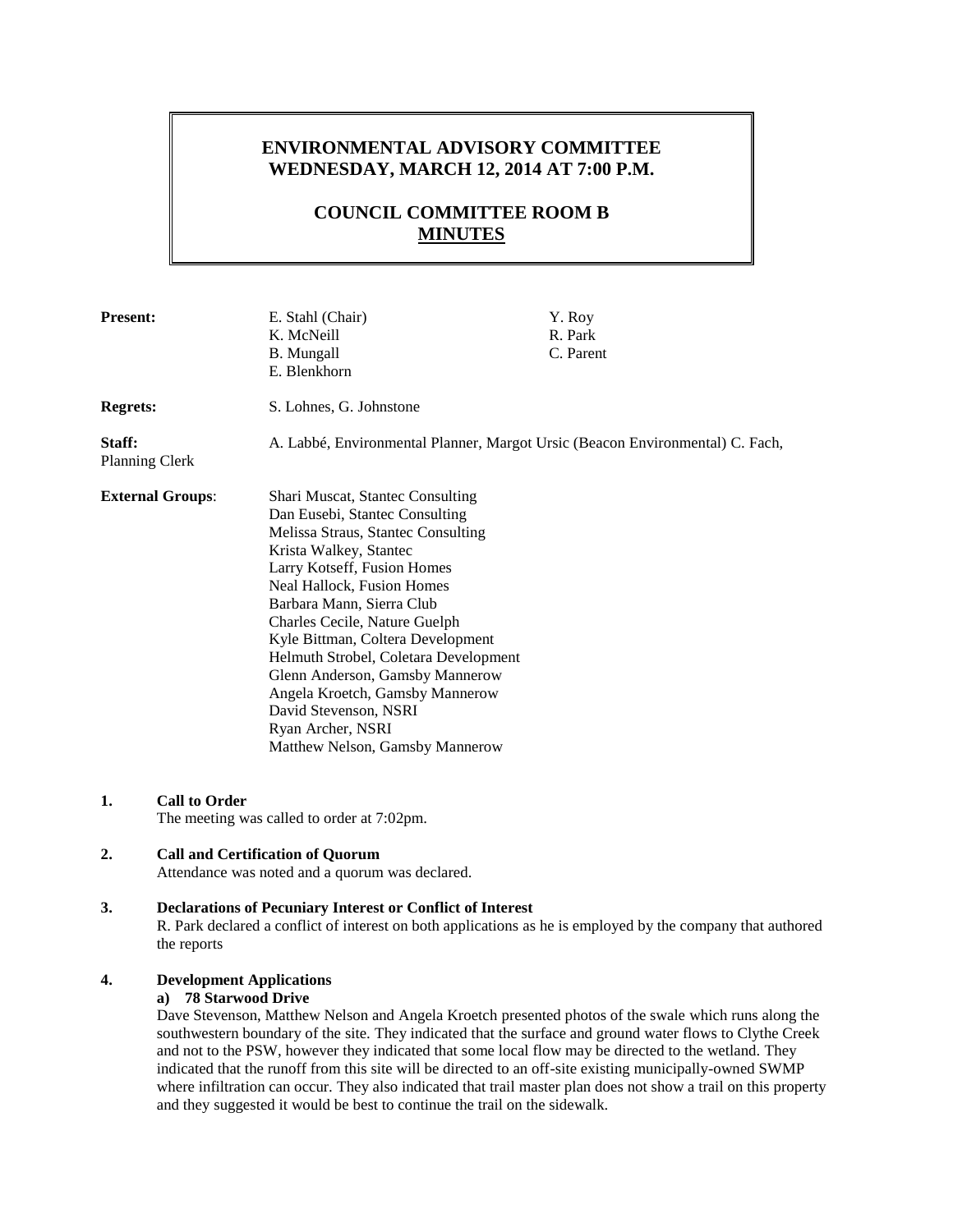Margo Ursic, Consultant, acting on behalf of the City, presented her report to the committee, noting there were key sources of information missing, specifically Engineering comments on the SWM and comments from Parks regarding trails. Concerns were raised with hydrological functions particularly around the uncertainty with the site's hydrologic contributions to the PSW on adjacent lands. Additional details such as tree protection were discussed.

The Committee reviewed correspondence from Nature Guelph and GRCA.

Moved by B. Mungall and seconded by Y. Roy,

"THAT a revised EIS be prepared to address:

- i. Any revisions to the development plan;
- ii. Environmental Planning comments from the City as well as comments from the GRCA;
- iii. Forthcoming comments from City Engineering and Parks Departments and Nature Guelph;
- iv. The protection of the PSW and all the functions of the buffer including an assessment of the buffer's potential function as a critical function zone;
- v. A more comprehensive consideration of the recommendations from the Clythe Creek Overview Study;
- vi. Revisions to tree protection; and
- vii. Provision of tree compensation within the Enhancement and Restoration Areas;
- viii. Consider tree compensation around the regional stormwater Management Pond;
- ix. Comprehensive consideration of a water balance discussing infiltration on site as well as within the regional stormwater management pond."

**Motion Carried -Unanimous**

#### **781 Victoria Road South**

Dan Eusebi and Shari Muscat presented the EIS Addendum, highlighting a change from the proposed 15m buffer with SWMF within it to the removal of the SWM facility with a 20m "no-touch" buffer plus fencing. Feedback from the City, GRCA and Arboretum has been positive for this. The preliminary SWM report has not yet been prepared. EIS looks at "superpipe" and quality control. They indicated that a winter wildlife survey was completed in January of 2014. They suggested that the natural wildlife corridor to the south of the property would be sufficient for movement and should be maintained. They do not believe there is a critical function zone (CFZ) beyond the buffer. There was no evidence of waterfowl nesting and noted that turtles were not in the scope of the study. While painted turtles nest close to ponds, the pond in the natural heritage area is away from the development. Stantec claims that no snake hibernacula are present.

Committee members noted the following concerns:

- Questioned why a 30m buffer could not be incorporated? The consultants indicated that current policy requires that they look for an appropriate buffer and they have done that.
- Discussed that a major rationale for 20m is based on *Phalaris* community. The consultants confirmed but also indicated that the report speaks to stressors and mitigation (fencing). More sensitive communities are associated with swamp which is further in.
- Indicated concern that encroachment into the woodland will be an issue and questioned whether encroachment should be addressed in the EIR or is it better in the EIS?
- The consultants indicated it could be done at EIR stage and that it could also be dealt with this through the condo corporation.
- The Committee indicated that perhaps fencing along Victoria Road South is warranted.
- The Committee indicated that much of the discussion presented by Stantec at this meeting was not in the report.
- Other concerns were raised about the report only providing information on past and current stressors but not the stressors from the proposal.
- Lack of information about invasive species management options
- No hydrogeology information in the Addendum.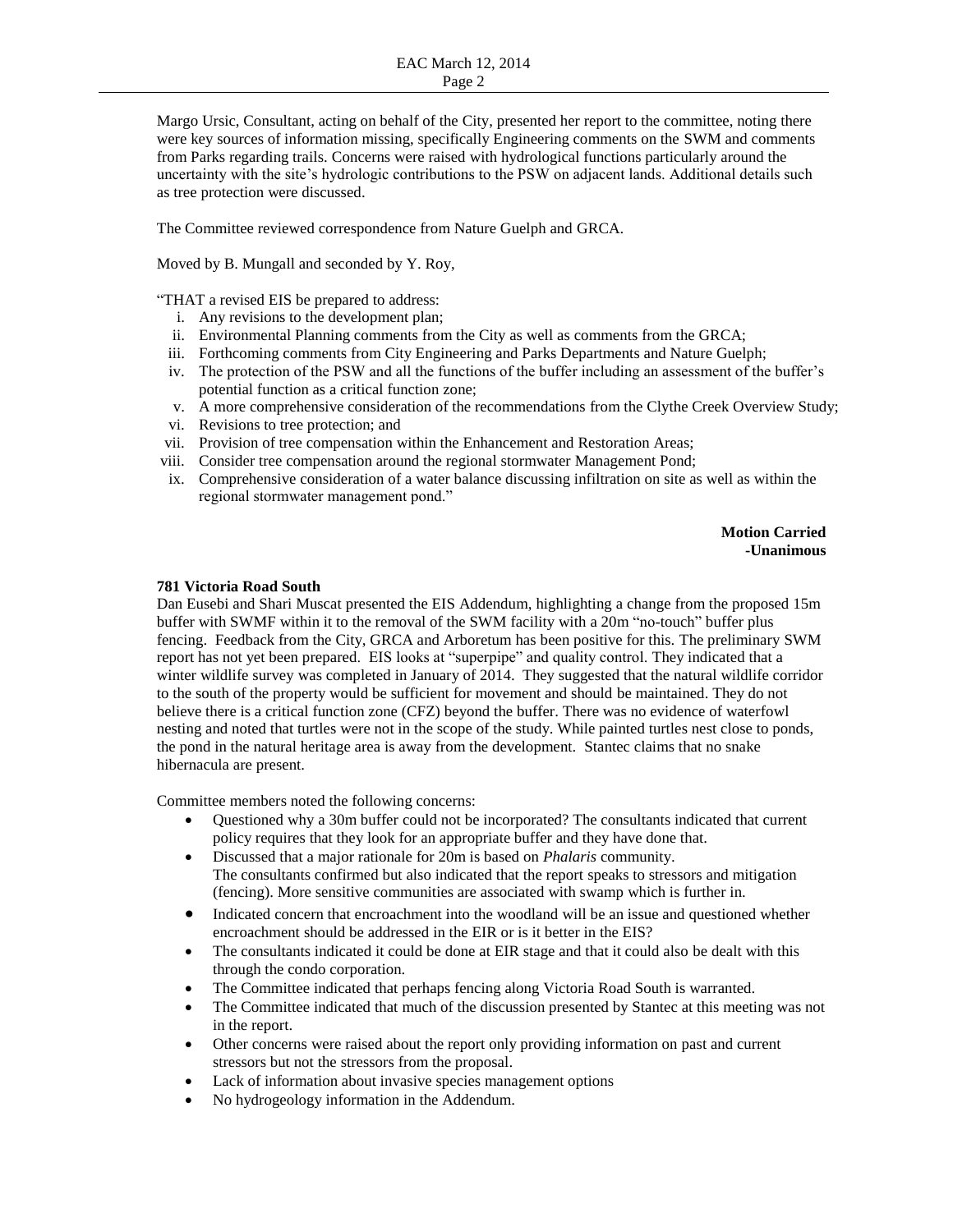A. Labbe reviewed the Staff Report indicating that the EIS Addendum was much improved and highlighted key concerns that could be addressed through an Environmental Implementation Report which is recommended to be a condition of development.

The floor was opened to delegations:

J. Martin spoke on behalf of the Sierra Club.

- While she believes the plan has been improved, she still thinks the subject lands should be part of the NHS.
- Milkweed plants exist on the property and meadows are scarce
- 20m buffer is not sufficient. 30m should be the minimum.
- If the development proceeds, the buffer should be enhanced and diversified.
- Not convinced that fencing will protect the natural features and would prefer enhanced measures.

C. Cecile spoke on behalf of Nature Guelph

- Opposes the development of this property
- Now there's an Addendum saying 20m so, apparently a 15m wasn't enough.
- *Phalaris* wasn't even mentioned in the first EIS
- Feels that the development is pursuing a 20m buffer because it would not be economically feasible with a 30m buffer.
- No reptile or salamander surveys.
- The Southgate development identified major amphibian movement.
- Considers this proposal to be bad planning.
- Concerns with encroachments, off-leash pets, etc.
- Referenced literature from Arboricultural and Urban Forestry Journal.
- Concerned with the carbon footprint as there are no amenities within walking distance.
- He urged EAC not to accept the staff recommendation.

Committee members noted the following concerns:

## C. Parent

- He proposed to defer because the function of an ES is to determine constraints.
- Boundary of Significant Woodland has not been confirmed and surveyed
- No agreement on buffer width
- No SWM Report
- A decision at this point is premature

## B. Mungall

 Agreed with Charles Cecile's point regarding the location offering nowhere to walk. He suggested the City could be approached about providing walking trails on the Carter Well Fields. The SWS recommends it.

## K. McNeill

Land Use Planning feasibility should not be part of the buffer analysis.

Moved by C. Parent and seconded by K. McNeill,

THAT the Environmental Advisory Committee defers the acceptance of the Environmental Impact Study Addendum prepared by Stantec Consulting Ltd. until a revised EIS Addendum is prepared to the satisfaction of staff, which includes:

- a) Confirmation of the boundary of the Significant Woodland;
- b) Inclusion of the boundary of the Significant Valleylands on Figure 4;
- c) A minimum 30 m buffer to the PSW unless the EIS provides comprehensive confirmation that there are no CFZs which support wetland functions within the cultural communities;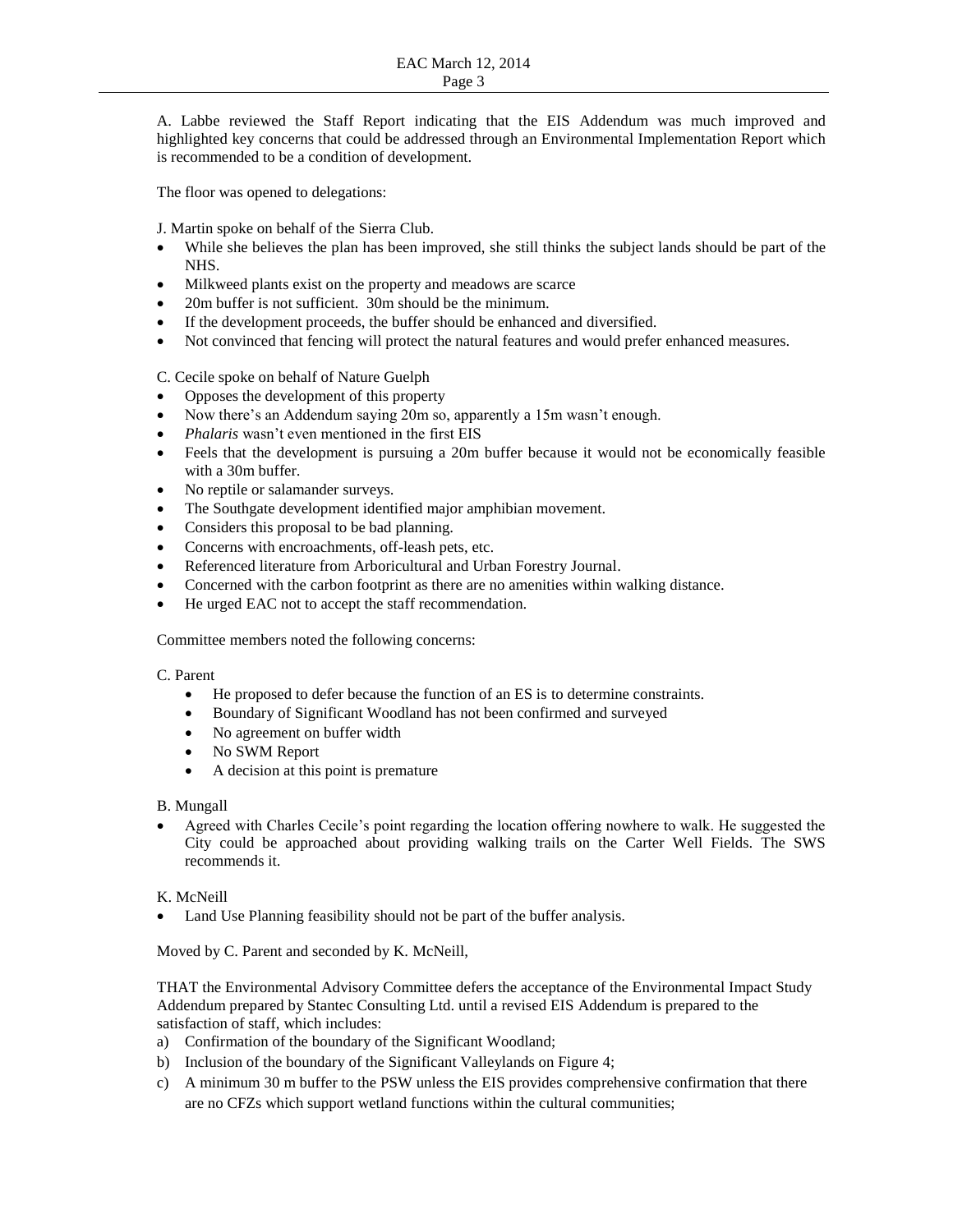- d) Provision of recommendations relating to a wildlife crossing at Victoria Road, a buffer enhancement plan, invasive species management, improved education and outreach, and monitoring;
- e) A post-development monitoring plan to examine the effectiveness of the mitigation measures and, particularly, to inform any required baseline data collection;
- f) Minor errors and the lacking Reference List;
- g) A comprehensive list of items to be examined in the EIR:
- h) Provision of a supporting SWM Report;
- i) Supporting materials (i.e., August 2013 letter from Chris Early);
- j) Information to address additional concerns/comments received from delegates;
- k) A buffer assessment which doesn't use land use planning feasibility as a factor; and
- l) Discussion on mitigative measures to limit encroachment into the natural areas both on and off site."

**Motion Carried -Unanimous**

Motion to continue the meeting beyond 10pm by B. Mungall and seconded by E. Blenkhorn.

**Motion Carried -Unanimous**

#### **b) 5 Arthur Street South**

M. Straus from Stantec addressed the Committee, providing an EIS Addendum to address changes to the development. Notable changes include the removal of the north/south internal road, safe access achieved from Arthur Street, more information in the EIS regarding fish habitat, the setback -15m vs. 30m setback as it relates to the riverwalk design and below-grade portion of the river wall.

Adele Labbé presented her Staff Report and indicated main comments include exploring potential river access, removing safe access along Arthur Street and suggested zones within the riverwalk to inform detailed design.

B. Mungall pointed out that the northern-most portion of the heritage wall is a gabion wall. He questioned ownership of the riverbed and was advised that Fusion Homes own approximately 1m on west side of the heritage wall.

City policy of 5m setback from property line to railway track is not a requirement. Test holes south of the GJR for contamination have been done by the original owner.

The Committee indicated they would like to see public water access address in the EIR and asked if the City is serious about exploring the opportunity for access. Staff indicated they are requesting more information be provided in the EIR to inform opportunities and constraints but are generally supportive.

#### Moved by C. Parent and seconded by B. Mungall,

"THAT the conceptual plan for the "riverwalk" include the following zones, in general:

- Minimum 8 m zone adjacent to riverwall to be designed as an environmental corridor and naturalization/enhancement zone. This zone should include canopy trees, pollinator species, any proposed enhancement such as bird boxes or bat boxes, etc., educational signage as well as some "look out" zones.
- 3 m trail connection;
- 4m zone to separate the public and private realm. This zone should include vegetation and educational signage.
- 2. THAT the conceptual plan for the "riverwalk" include:
	- Canopy trees with adequate soil volumes and use of new technologies as necessary (i.e., soil technologies, root guards, etc.);